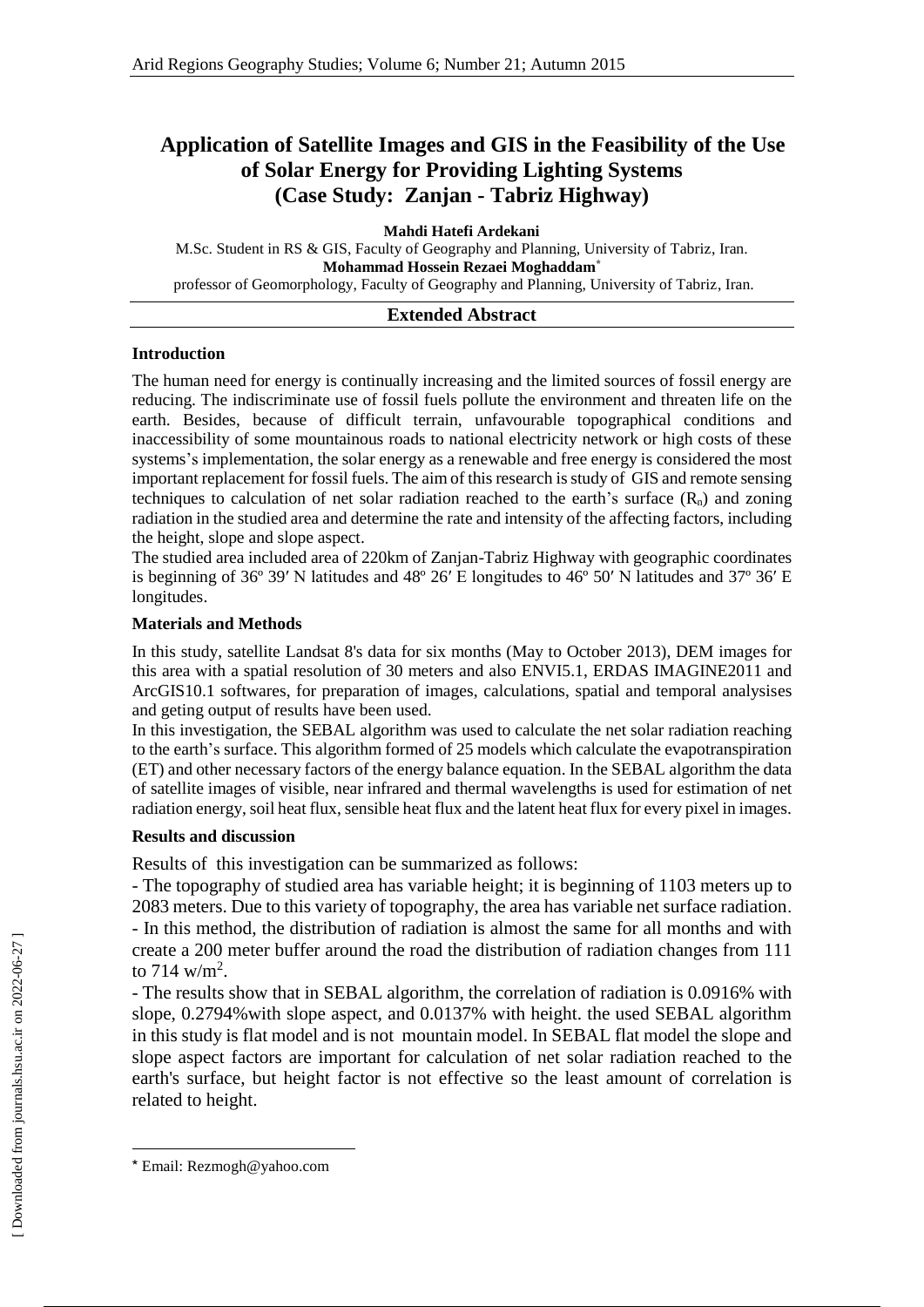-The slope aspect is the most important factor in determination of the amount of received radiation energy. So that the South slope and slopes face sun in all study range received the most radiation and in northern and behind of sun slopes is reverse.

## **Conclusion**

The studied area has different surface net radiation because of various topography. The distribution of radiation is almost the same for six months (May to October). The SEBAL algorithm has the highest correlation with slope aspect and the lowest correlation with height. The South slope and slopes face sun in all studied range received the most radiation. The amount of obtained radiation for the whole months is in the range of 111 to 714  $W/m<sup>2</sup>$  and also Photovoltaic cells are sensitive to solar radiation and receive it from radiation threshold to 1000  $w/m^2$ . So it can be concluded that the solar radiation in this area in the six months of study has the potential for performance of solar photovoltaic projects.

**Keywords:** Remote sensing, algorithm Sebal, solar energy, GIS.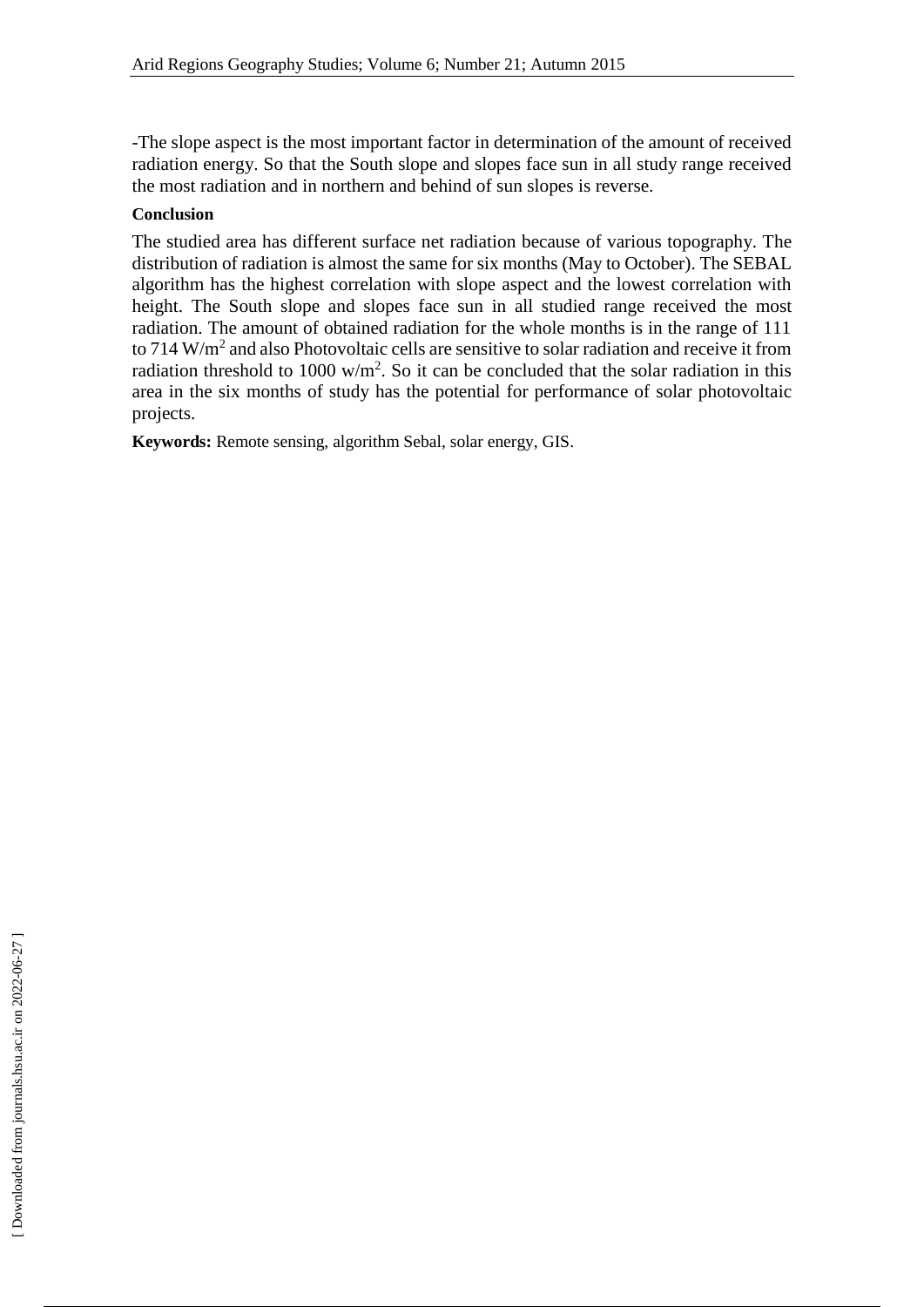#### **References**

1. Abaspur, M., Etabi, F., Saeedi, P. (2005). Study the feasibility of using photovoltaic cells for Nour street in the Zone 22 of Tehran, Journal of Environmental Science and Technology, Volume 7, Issue 2, pp 2-9.

2. Ahadnejad Roshti, M. (2009). Modeling of earthquake vulnerability assessment (Case study: Zanjan City), Ph.D thesis of Geography and Urban Planning, Geography Faculty, Tehran University.

3. Akbari Motlagh, A., Hejazi, J. (2011). Economic feasibility of solar LED lighting systems on the road, the Sixth National Congress of Civil Engineering, semnan, semnan University, Iran.

4. Allen, R., Waters, R., Tasumi, M., Trezza, R., and Bastiaanssen, W.) 2002 ). SEBAL, Surface energy balance algorithms for land, Idaho Implementation. Advanced Training and User's Manual, version 1.0.

5. Bastiaanssen, W.G., Menenti, M. Feddes, R.and Holtslag, A. (1998). A remote sensing surface energy balance algorithm for land (SEBAL): 1.formulation. J. Hydrology, pp.198-213.

6. Bastiaanssen, W. G. M., Noordman, E. J. M., Pelgrum, H., Davids, G., Thoreson, B.P., Allen, R. G., (2005). SEBAL Model with Remotely Sensed Data to Improve Water-Resources Management under Actual Field Conditions. Journal of irrigation and drainage ngineering,Volume131 (1), pp 85-93.

7. Esmaeili, M., Mohammadi, MJ., Mohammadi, VA., Razavi Harris, D., Baghban Khezrlu, P., Najafi, NA., Rahmanpour, S. (2012). Province of East Azerbaijan (probationary enforcement), Tehran, Iran: textbooks publishing company.

8. ghamarnia, H., rezvani, SV., Mehdi abadi, G., Gholamian, SM., (2010). Calculation of evapotranspiration with using the SEBAL algorithm in Kermanshah bilivar, Third National Conference on Management of irrigation and drainage networks, Chamran University of Ahvaz, Faculty of Water Sciences, Iran.

9. Hassanzadeh, H,. Farzad, MA. (2011). Technical and economic feasibility of the use of photovoltaic and fuel cell hybrid system for the simultaneous production of electricity and heat in a residential unit in East Iran, Iranian Journal of Energy, Volume 14, Issue 2, pp 19-4.

10. Huang, B.J, M.S, Wu, P, C. Hsu, J.W. Chen, K.Y. Chen.) 2009 (. Development of highperformance solar LED lighting system. Energy conversion and Management, [Volume 51, Issue](http://www.sciencedirect.com/science/journal/01968904/51/8)  [8](http://www.sciencedirect.com/science/journal/01968904/51/8) 51, pp 1669-1675.

11. Journal of Iran pak. (2009). Provincial report: Drug situation in the province Zanjan, new Volume, Issue 26 , pp 32-35 .

12. Jahanbakhsh, S., Zahedi, M., Valizade Kamran, Kh. (2011). Calculate the surface temperature of the Earth using SEBAL Algorithm and decision tree in GIS and RS In the central part of Maragheh, journal of geography and planning (Tabriz University), Issue 38, pp 19-42.

13. Kamali, GH A. Moradi, I (2006). Solar radiation , principles and applications in agriculture and new energies, Tehran: Institute of Meteorology's press.

14. Karimi, AR., Farhadi bansoule, B., Hesadi, H. (2012). Estimation of actual evapotranspiration at a regional scale using SEBAL algorithm and Landsat images, Iranian Journal of Irrigation and Drainage, Issue 4 , Volume 6, Winter 1391, pp 364- 353.

15. Keese, W.J., Pernell, R., Rosenfeld, A. H., James, D., Geesman J. L. (2003) Buying a Photovoltaic Solar Electric System :A Consumer Guide, California Energy Commission,22.

16. Khosravi, M., Jahanbakhsh Asl, S., Derakhshi, J. (2013). Estimating and zoning solar radiation received on a horizontal surface using climatic parameters in the GIS (Case Study: East Azarbaijan), Journal of geographic space, Year 13, Issue 43, pp 39-63.

17. Mather P.M., Koch, M., (2010). Computer Processing of Remotely Sensed Images: An Introduction,4th Edition, John Wiley & Sons,460.

18. Mirghorbani ganji, SM., Mirghorbani ganji, SS (2013). Heat production systems in the building with The efficient use of solar energy, Journal of The development of facilities and equipment, Spring 2013, Issue 36 , pp 53-57.